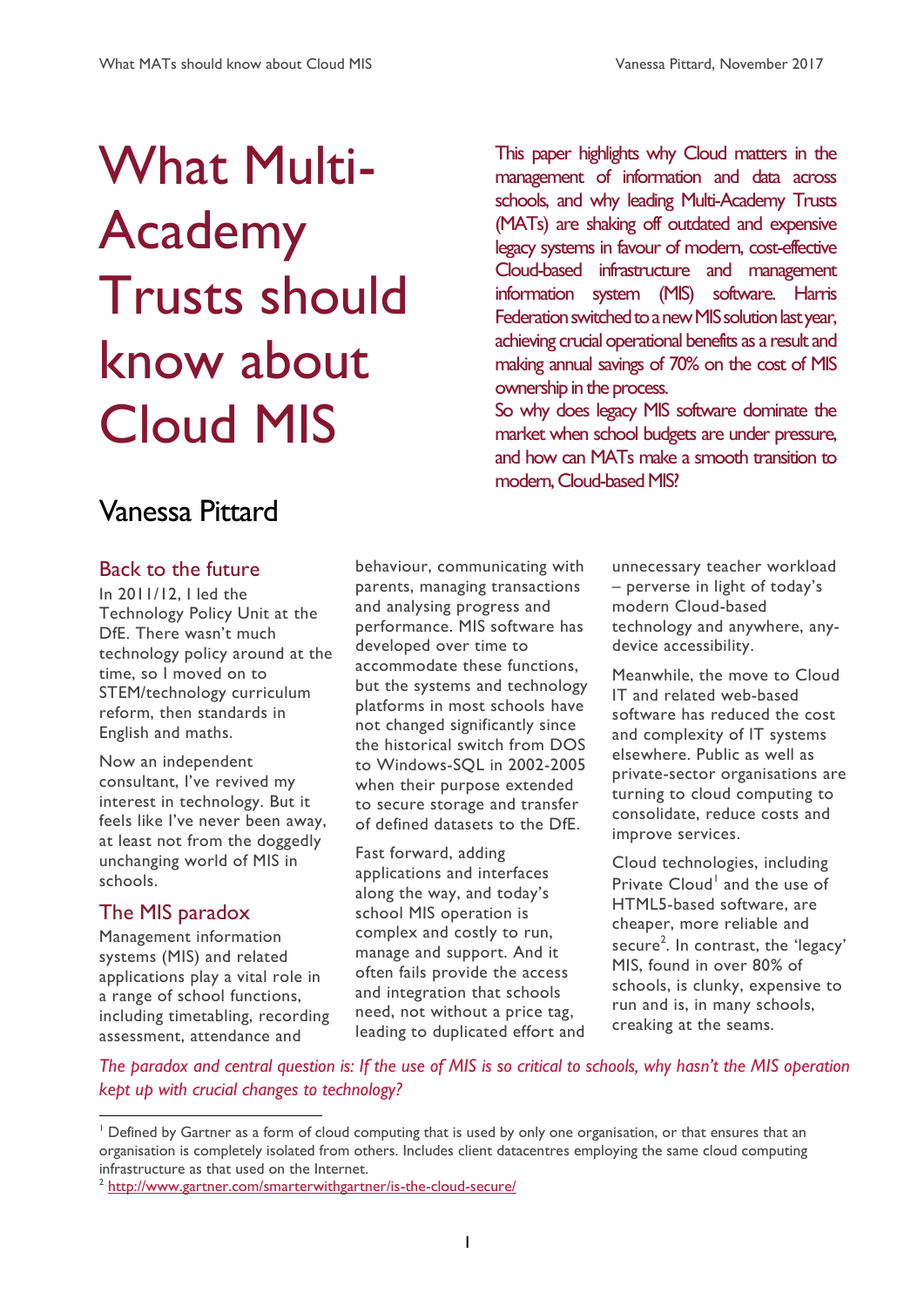# Signs of change

I worked with several leading Multi-Academy Trusts during my time at DfE. Many wanted their MIS to better meet their needs as a MAT. They're doing the sensible thing – tendering competitively to find the solutions that do this best.

# What's so different about Cloud-based MIS?

Cloud applications, services or resources are made available to users on-demand via the Internet. Legacy MIS such as Capita SIMS are 'thick client' applications, held and accessed either from school servers, or central servers combined with software on local Windows devices.

#### Processing and storage

Legacy systems can consume as much as 50-fold RAM and draw greater resources such as power, space and cooling than Cloud. The result of switching can be staggering, as Harris Federation found when reduced its server estate from over 40 to 4. Legacy MIS need Windows 10 workstations, entailing

Harris Federation's experience demonstrates that, even in a complex environment, change for the better can be achieved without disruption. MIS functionality can improve, hours of teacher time can be saved and the MIS bill can reduce by at least £520k annually for Harris compared to the legacy model – the equivalent to  $£13,000$  per school, with further savings enabled beyond this.

updates and upgrades and drawing on device capacity in competition with other applications.

Access to data - A Cloudbased MIS uses modern internet protocols to enable secure access to information and data in differing locations through a variety of interfaces and devices. In contrast, services enabling access to SIMS online attract additional cost - SIMs Learning Gateway, for example, which offers a way into aspects of the SIMS package, and the more recent SIMs Teacher App.

Integration of data – Cloud computing standards make for easier integration of MIS

#### **Harris Federation**

The Federation works with struggling schools in London and the south-east whose results and performance are previously, and sometimes historically, very poor. The Federation comprises 44 academies – 20 Primary and 22 Secondary, two all-through schools and, a shared Sixth Form across 10 of its Secondary academies. The Federation's overall Progress 8 score is the highest of any large MAT and its Primary academies were significantly above average in all three performance measures – just six out of 95 MATs achieved this nationally.

applications (including third party apps), enabling operation 'as one' in real or near-real time, with data integrity being maintained.

# Harris Federation's switch to Cloud MIS Rigorous assessment, data and information

Harris uses rigorous termly tests at secondary, standardised across its academies, and standardised assessments at primary in reading, mathematics and writing. Harris's 'HELM' analysis tool, covering all phases of education, supports the monitoring and management of pupil progress at KS2 and KS4.

Each academy and the MAT needs access to a detailed analysis of assessment data across primary, secondary and sixth form, plus data on attendance and exclusions, student and staff contextual data and other indicators.

*Needless to say, an effective MIS is central to this.*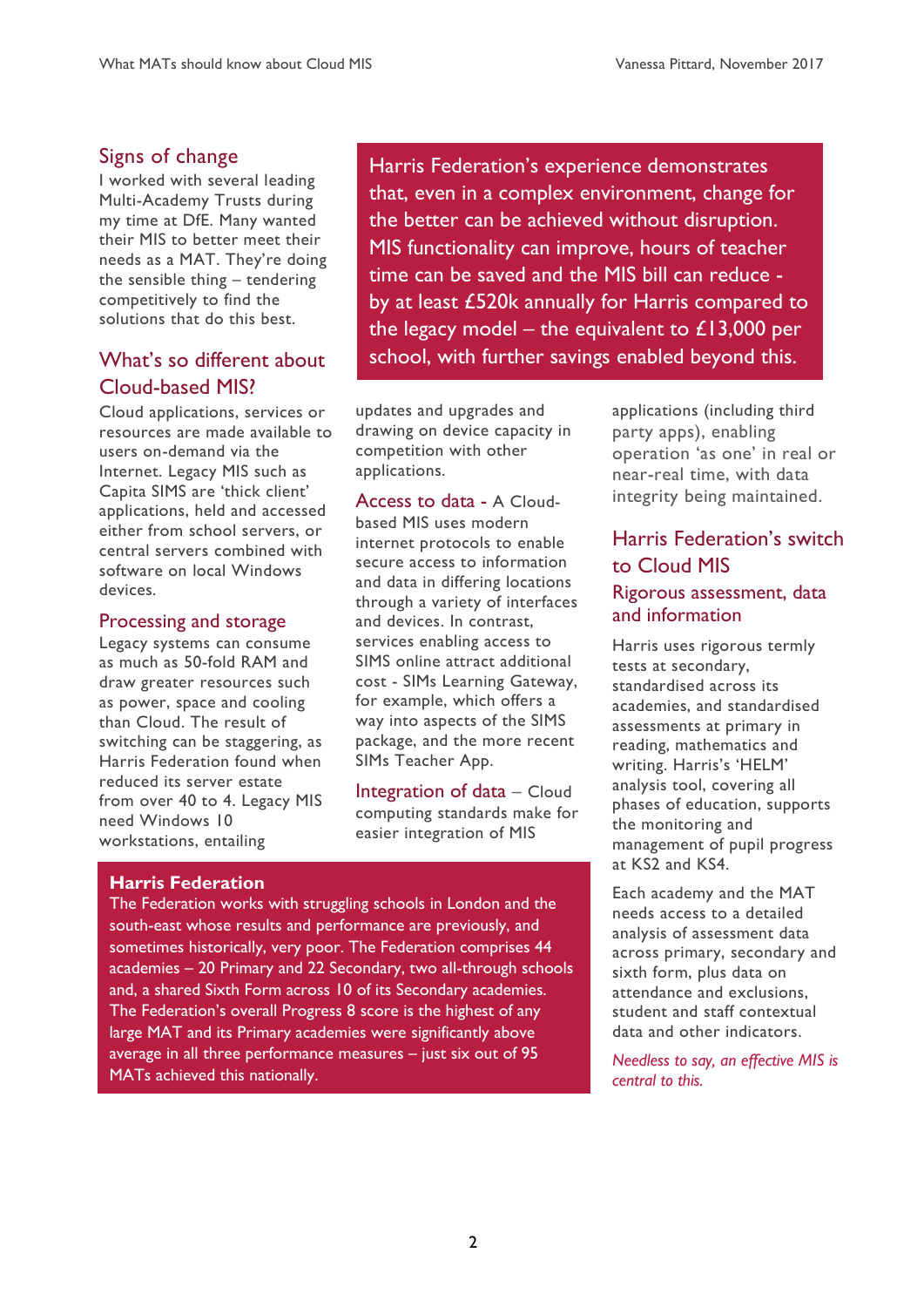#### *Harris Federation's 'HELM' Analysis Tool*



#### The opportunity

License renewal dates in schools allowed Harris to explore switching to a new MIS. Harris wanted to consolidate disparate systems and build on MIS functionality to suit the needs of the MAT, including a unified MIS for the virtual sixth form, which operates across the Trust.

#### Procurement

 $\overline{a}$ 

The Federation used the government's Crown Commercial Services (CCS) IMLS RM1500 Framework to streamline procurement and ensure legal compliance<sup>3</sup>.

After sending a list of requirements to all approved MIS suppliers, three responded to Harris's invitation to tender. The eventual successful bidder, a

Cloud-based MIS provider<sup>4</sup> met every criterion, delivering these at significantly lower cost than previous services supplied by Capita SIMS and Advanced CMIS.

#### **Requirements**

Harris consulted on and set additional goals for the system which were not met by current arrangements. These were:

- Removing the need for double and manual entry of data
- Linking all areas of academy data
- Reducing the number of data sources
- Enabling data to be 'live' and quickly accessible
- Ensuring data analysis practices were less time consuming
- Getting HELM to work effectively across all phases of education.

<sup>&</sup>lt;sup>3</sup> Now superseded by G-Cloud 9<https://www.gov.uk/guidance/g-cloud-buyers-guide>

<sup>4</sup> Bromcom Computers Plc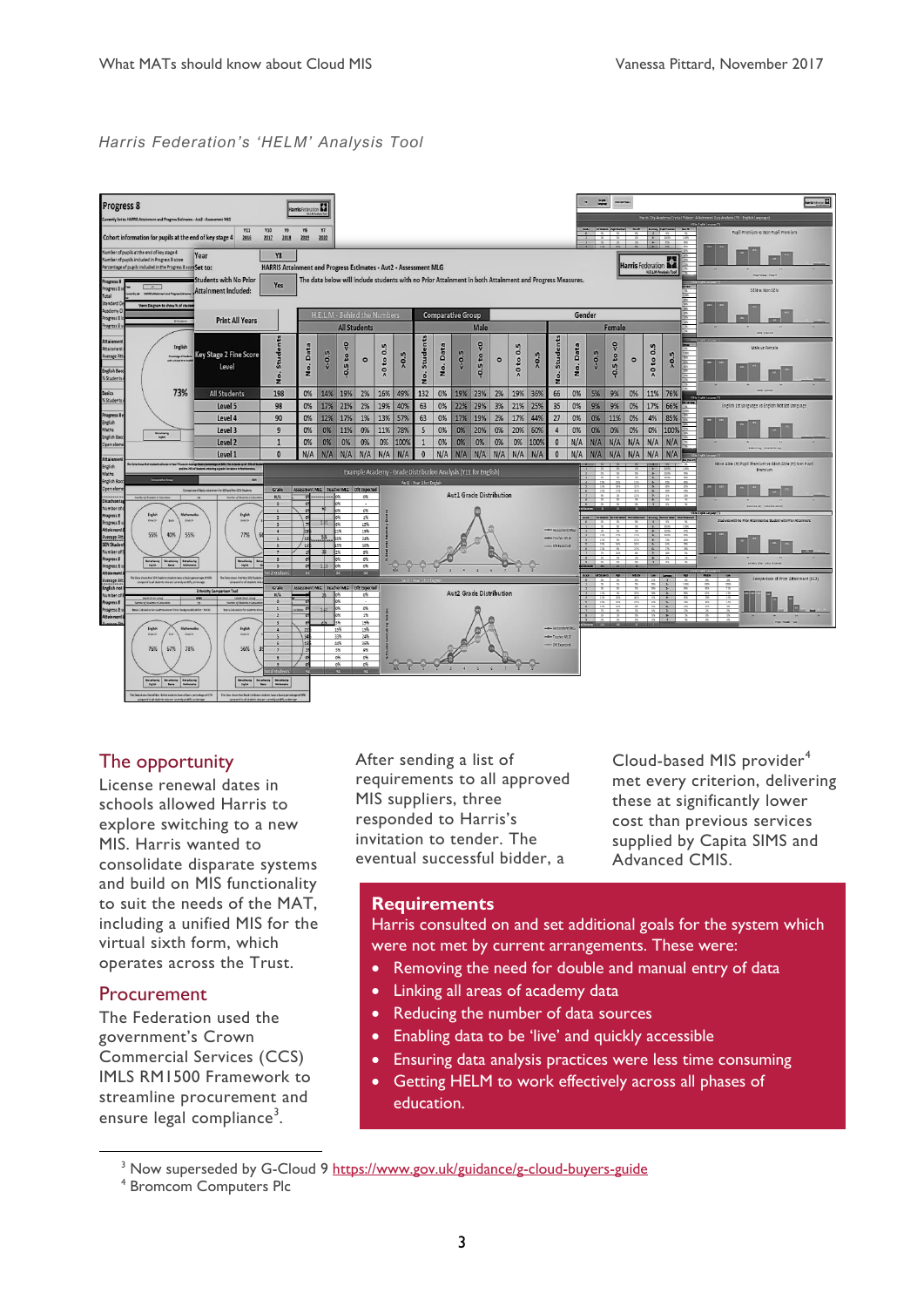#### Technical and infrastructure changes

Harris had previously employed a hybrid infrastructure comprising Facility CMIS servers on 20 sites and centralised servers for 20 schools using SIMS. Harris moved all 40 schools to the fully-clustered Private Cloud set up, illustrated here.

#### *Technical improvements delivered as a result were significant.*

These included:

- Reduced space and power required for hardware from over 40 servers to four.
- Capability to support most mobile devices and an adaptive design enabled by HTML5.
- Single interface for all Academies and reduced multiple accounts and login.
- System upgrades completed by the supplier remotely, usually taking less than an hour for *all* sites, as opposed to an hour to a day *per* site previously.
- No client updates, no service manager or need for infrastructure support.
- Simplification through fewer third party apps aside from of a single module
- Very good resilience and Disaster Recovery (DR) due to *real-time* data

# **Harris's Clustered Private Cloud Set-Up**



transfer, with almost 100% uptime.

- Flexible/scalable hosting options.
- No loss of data, compared loss of up to a day's data previously to rebuild from back-up.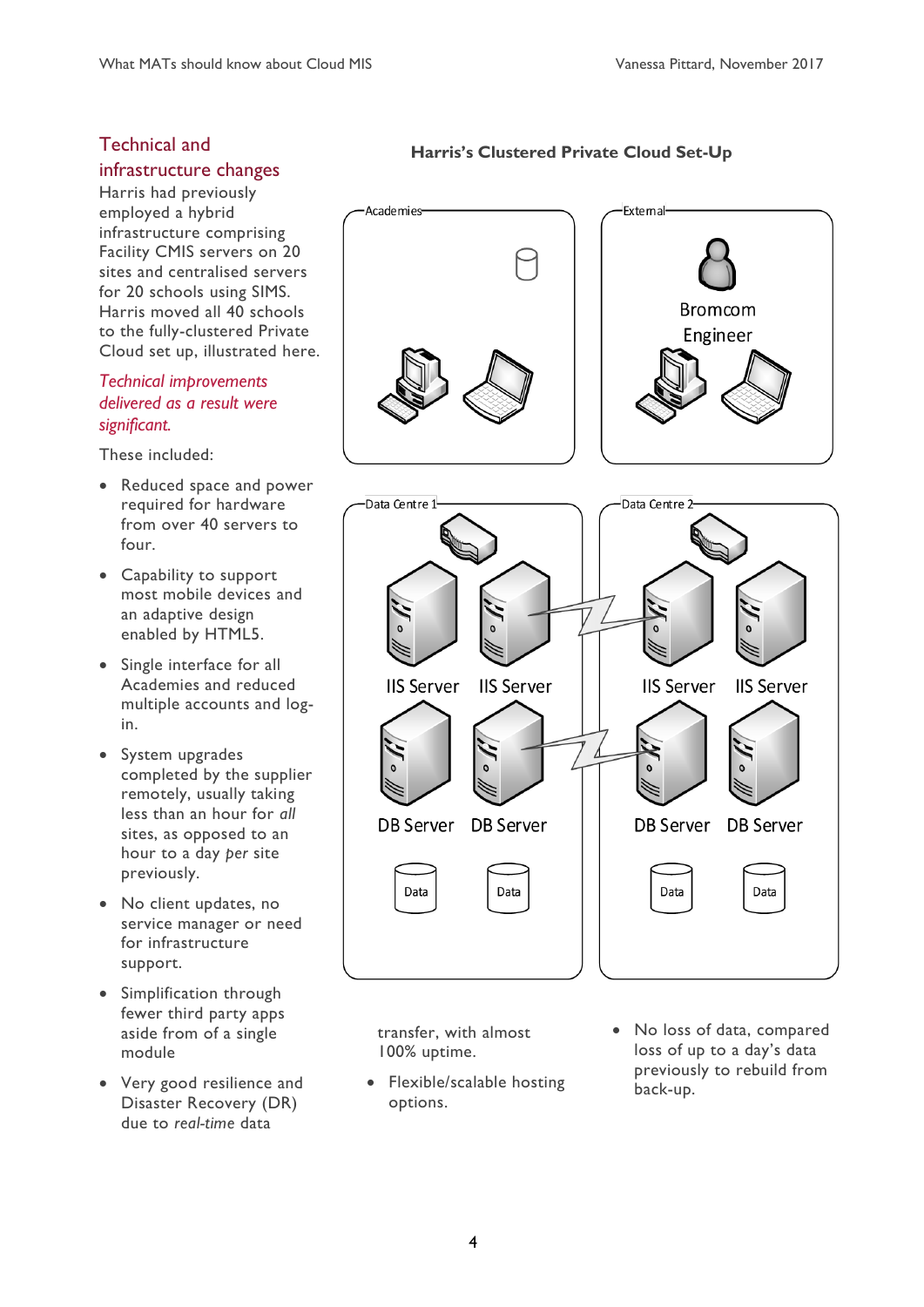#### Managing the transition

Considering the complexity of previous systems and the size of the Federation, the transition to a new MIS was surprisingly smooth. The supplier managed this transition supported by Harris project management.

*Little work was needed by the technical team at the Federation to migrate the data and make the switch to the new system.*

Migration of data from legacy servers in schools was staggered, covering four academies per week for 11 weeks. The supplier copied existing databases, creating test migrations for schools to test data before Go-Live.

On Fridays, databases for four academies were backed up and sent to the supplier, followed by Go-Live the next Monday, when old databases were switched off.

The Harris team provided tailored training for *specialist* MIS roles - covering office managers, timetablers, attendance officers and admin staff - of eight intensive training days for two delegates from each academy.

Due to the intuitive design and interface of the new MIS, the only training required for *teachers* was a 10-minute presentation on the morning of the relevant Go-Live day. 2,500 teachers are now using the system without formal training.

"We didn't believe that a migration from one MIS to another could be done so quickly or easily, so we asked the supplier to prove it and within a few days we had a large Secondary migrated into a test environment."

Harris Federation IT Manager

# **Benefits of switching MIS**

*Beyond technical improvements, the benefits for staff and functional enhancements were considerable. Crucially, the Federation achieved these at the same time as reducing overall MIS costs.*

#### Benefits for staff

- Thousands of staff hours saved on manual and duplicate data entry due to simplification.
- All information in one place rather than scattered across multiple apps.
- Minimal training due to intuitive interface.
- Access any time, any place and on any device.
- Multiple tasks can be carried out simultaneously.
- Easily customisable reporting templates and tools.

#### Functional enhancements

- A sixth form virtual solution delivered available for other Sixth Form providers, and forming the basis of a new Data Aggregation Tool.
- Integration of Harris's assessment and behaviour models and reporting template
- Integration of Evidence Recording Requirements in Early Years - allows users to record evidence and attribute it to the EYFS statutory statement.
- Assessment simplification, HELM Analysis Tool and Harris KPIs developed with Excel Add in, Attendance and KPI trackers open to all users
- Single Central Register (SCR) recording tool with 'live' data extracts HELM integration within MIS in development.
- Comprehensive analysis of Post-16 outcomes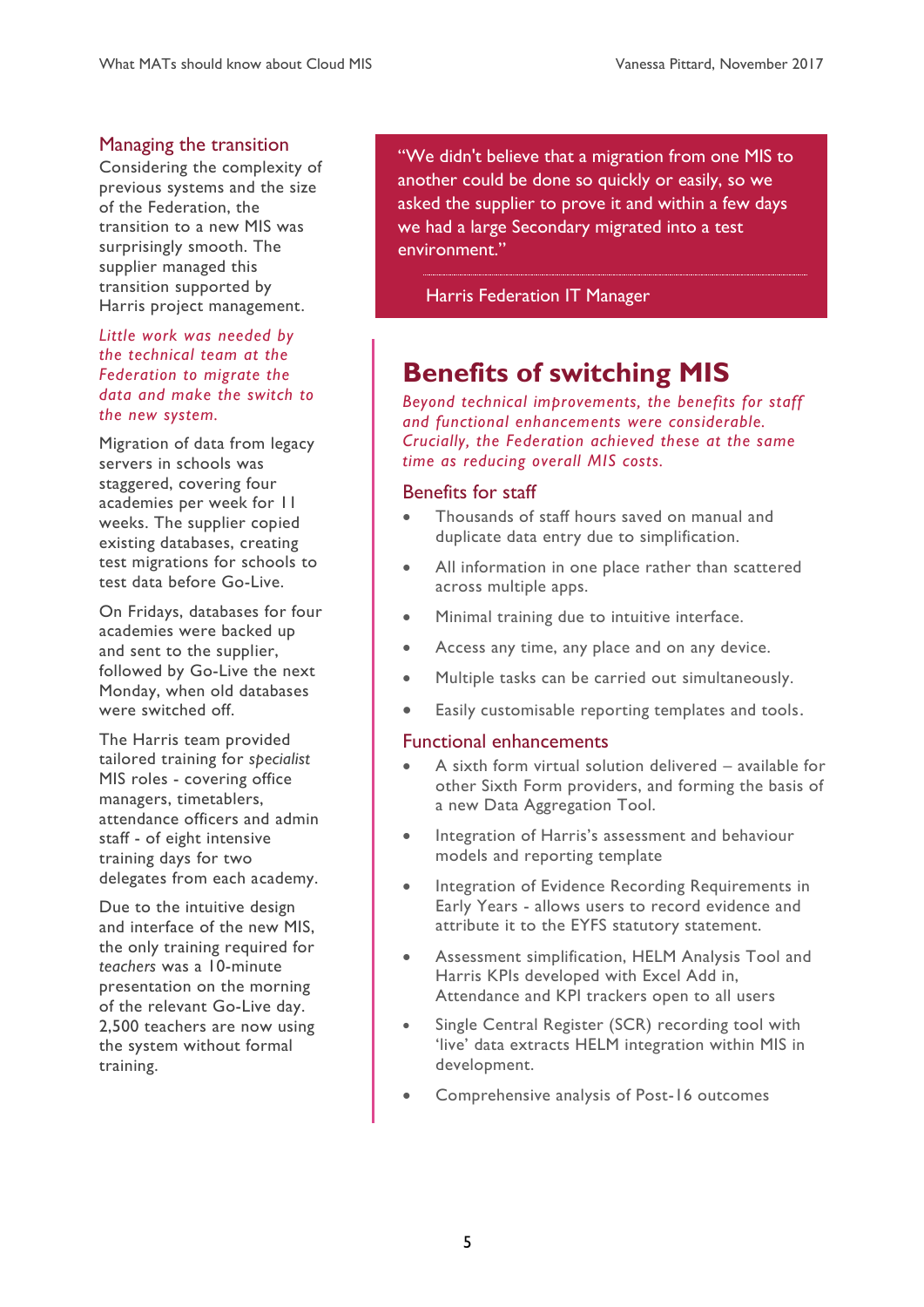# From multiple apps to a simpler system

A key shift in the process was the move away from separate third-party apps, for parent payments, homework management, EYFS recording and the like, to a system integrating these functions.

This simplification enabled many of the listed benefits to be realised, and accounts for around 25-30% of the cost savings.

The Harris team recognised that colleagues who had worked closely with previous systems might fear change of this kind and therefore managed these issues actively through training and communication.

But Cloud MIS solutions integrate well with third party apps, so the Federation made judicious choices about which were needed, choosing to retain one application as a result.

 $\overline{a}$ 

# Comparison of costs

Harris considered *total* MIS costs - MIS licencing is just part of the picture. The Harris team compared total costs over a five-year period for three candidate solutions, covering:

#### *Infrastructur*e:

- Server purchase (spread over five years)
- Windows licences (servers)
- Electricity (estimated at £500 per server per year) *Licencing:*
- SQL licences
- MIS licencing and implementation costs
- Third party licences, including apps, add-ons and SMS fees
- Additional development costs for bespoke solutions

#### *Staff time:*

- System Upgrades (Harris technical staff days)
- Migration Costs (Harris technical staff days)

**Total costs per year – comparison of three solutions (approx.)<sup>5</sup>** 

#### Annual savings

Annual savings from the new MIS operation compared to the legacy client server solution were £520,000 equating to an average of £13,000 per school.

The switch also offered the Federation the opportunity to make additional savings. The Federation has been able to rationalise data management, releasing resource to schools towards improving outcomes.

Though not costed by Harris, the move to Cloud also reduces reliance on Windows 10 desktop devices, offering potential for further savings by reducing the cost of hardware refresh.

Furthermore, a simplified system means that the cost of providing MIS support for schools, either in-house or third-party, is also reduced.

| rotal costs per year companion or an ee solutions (approxi)                      |                |                                                  |                                                     |          |  |  |  |  |
|----------------------------------------------------------------------------------|----------------|--------------------------------------------------|-----------------------------------------------------|----------|--|--|--|--|
|                                                                                  | Infrastructure | Licences, SMS<br>fees & software<br>development. | Staffing – system<br>upgrades and<br>migration only | Total    |  |  |  |  |
| Solution 1: Client in-<br>school server solution,<br>3 <sup>rd</sup> party apps. | £70,000        | £650,000                                         | £34,000                                             | £750,000 |  |  |  |  |
| Solution 2: Non-cloud<br>centrally-hosted, 3rd<br>party apps                     | £3,000         | £880,000                                         | £34,000                                             | £920,000 |  |  |  |  |
| Solution 3: Cloud-<br>based $1x3^{rd}$ party app.                                | £13,000        | £195,000                                         | £22,000                                             | £230,000 |  |  |  |  |

<sup>&</sup>lt;sup>5</sup> These costs are from 2016 and may not exactly reflect current pricing, which of course can change.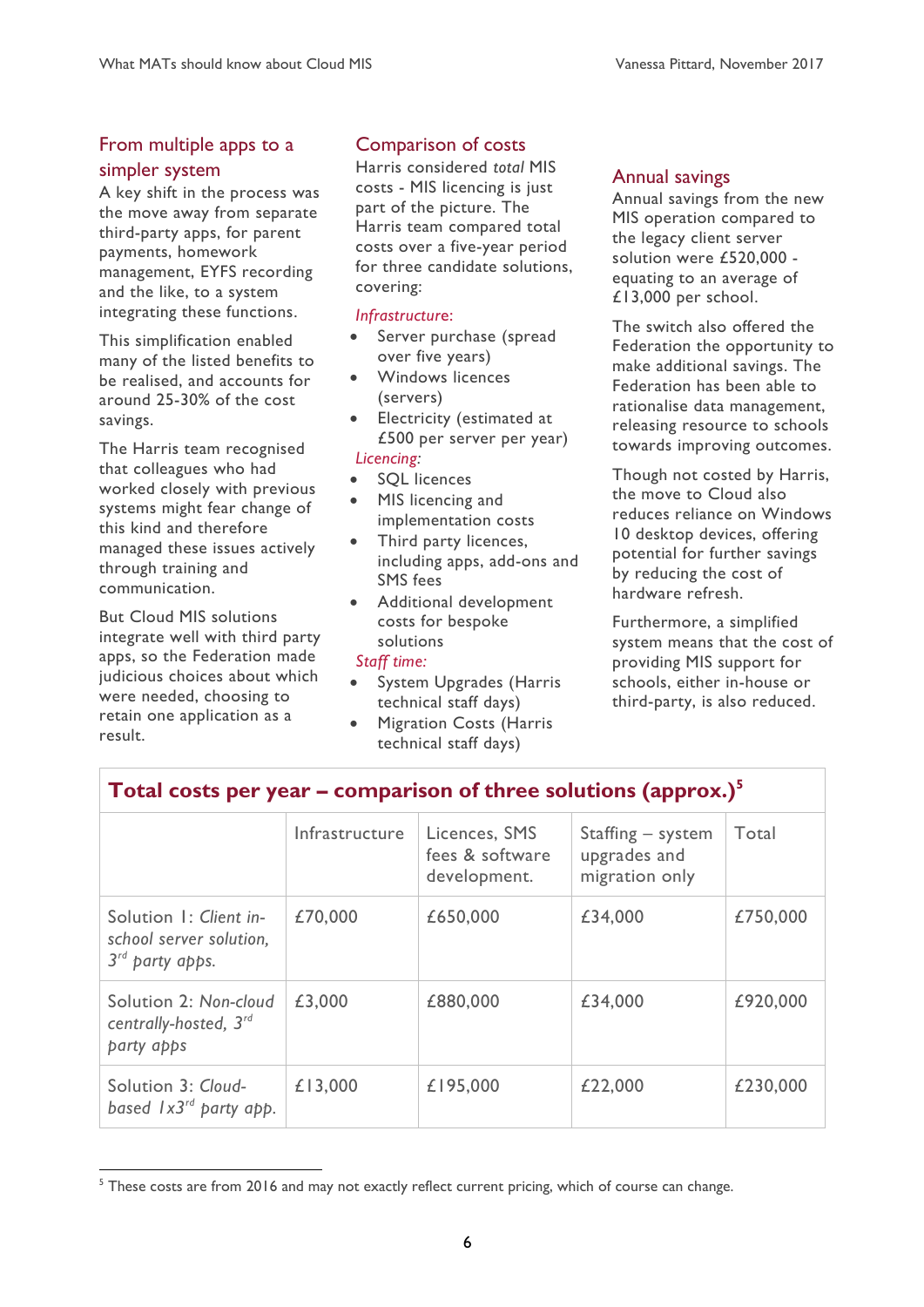# The wider picture

# Cloud IT in the public sector

#### High on the agenda

Legacy MIS fails to meet standards advocated in the government's Cloud-first policy<sup>6</sup>. The Government Digital Service (GDS) promotes 'Cloud First' for public-sector IT services.

GDS advocates Cloud solutions first with two broad aims in mind: to reduce costs (significantly) and *lessen the risks that result from complexity inherent in legacy IT systems*. These include reliability and security risks.

"When procuring new or existing services, public sector organisations should consider and fully evaluate potential cloud solutions first before considering any other option. This approach is mandatory for central government and strongly recommended to the wider public sector."

Government Digital Service

# **What the Government Digital Service says about the risks and benefits of legacy systems versus Cloud-based (GDS 2016)<sup>7</sup>**

| Latest      | On-premises commercial or self-developed IT solutions require budget, effort     |  |  |  |  |  |
|-------------|----------------------------------------------------------------------------------|--|--|--|--|--|
| technology  | and planning for upgrades. It is very hard for any organisation to keep up       |  |  |  |  |  |
|             | with the constant demand for upgrades and security patches.                      |  |  |  |  |  |
| Easier to   | Non-cloud solutions often depend on client software installed on the user's      |  |  |  |  |  |
| support and | computer. This client software has to be installed and managed along             |  |  |  |  |  |
| use         | with all other applications installed locally.                                   |  |  |  |  |  |
|             | To stay in business the service owners need only to stay up to date with the     |  |  |  |  |  |
|             | browser, operating system and device choices of customers.                       |  |  |  |  |  |
| Reduced     | Customisation is limited in cloud software systems, and the service provider     |  |  |  |  |  |
| complexity  | manages any that is needed, reducing complexity that makes support               |  |  |  |  |  |
|             | difficult and upgrades complex and risky.                                        |  |  |  |  |  |
| Elasticity  | Even on-premises IT solutions with great scalability designed in have            |  |  |  |  |  |
|             | limits, and those limits are often within reach.                                 |  |  |  |  |  |
|             | For Cloud, there are no delays associated with waiting for servers or other      |  |  |  |  |  |
|             | capacity when scaling up. There is no long-term investment and no cost           |  |  |  |  |  |
|             | caused by unused capacity.                                                       |  |  |  |  |  |
| Upfront     | Cloud Software as a Service (SaaS) is typically pay as you go. There's no        |  |  |  |  |  |
| investment  | upfront investment.                                                              |  |  |  |  |  |
| Pricing     | On-premises solutions require a business plan that looks at today's pricing, and |  |  |  |  |  |
|             | some years of maintenance and support in the future. It is very hard to work     |  |  |  |  |  |
|             | out the real cost of an on-premises solution.                                    |  |  |  |  |  |
|             | Cloud services keep getting cheaper. Pricing is usually very simple and          |  |  |  |  |  |
|             | transparent, and there are no hidden costs to worry about.                       |  |  |  |  |  |
| Security    | Using a browser to consume data means there is less information stored on        |  |  |  |  |  |
|             | devices. Upgrades and security patches are constantly applied. The size and      |  |  |  |  |  |
|             | expertise in security teams of cloud providers makes for high levels of          |  |  |  |  |  |
|             | assurance of data security.                                                      |  |  |  |  |  |

<sup>&</sup>lt;sup>6</sup> NIST standards. See: [https://www.nist.gov/news-events/news/2011/10/final-version-nist-cloud-computing](https://www.nist.gov/news-events/news/2011/10/final-version-nist-cloud-computing-definition-published)[definition-published](https://www.nist.gov/news-events/news/2011/10/final-version-nist-cloud-computing-definition-published)

 $\overline{a}$ 

<sup>7</sup> Summary of:

<https://governmenttechnology.blog.gov.uk/2016/07/22/why-we-use-the-cloud-supporting-services/> <https://governmenttechnology.blog.gov.uk/2016/08/02/why-we-use-the-cloud-security-and-efficiency/>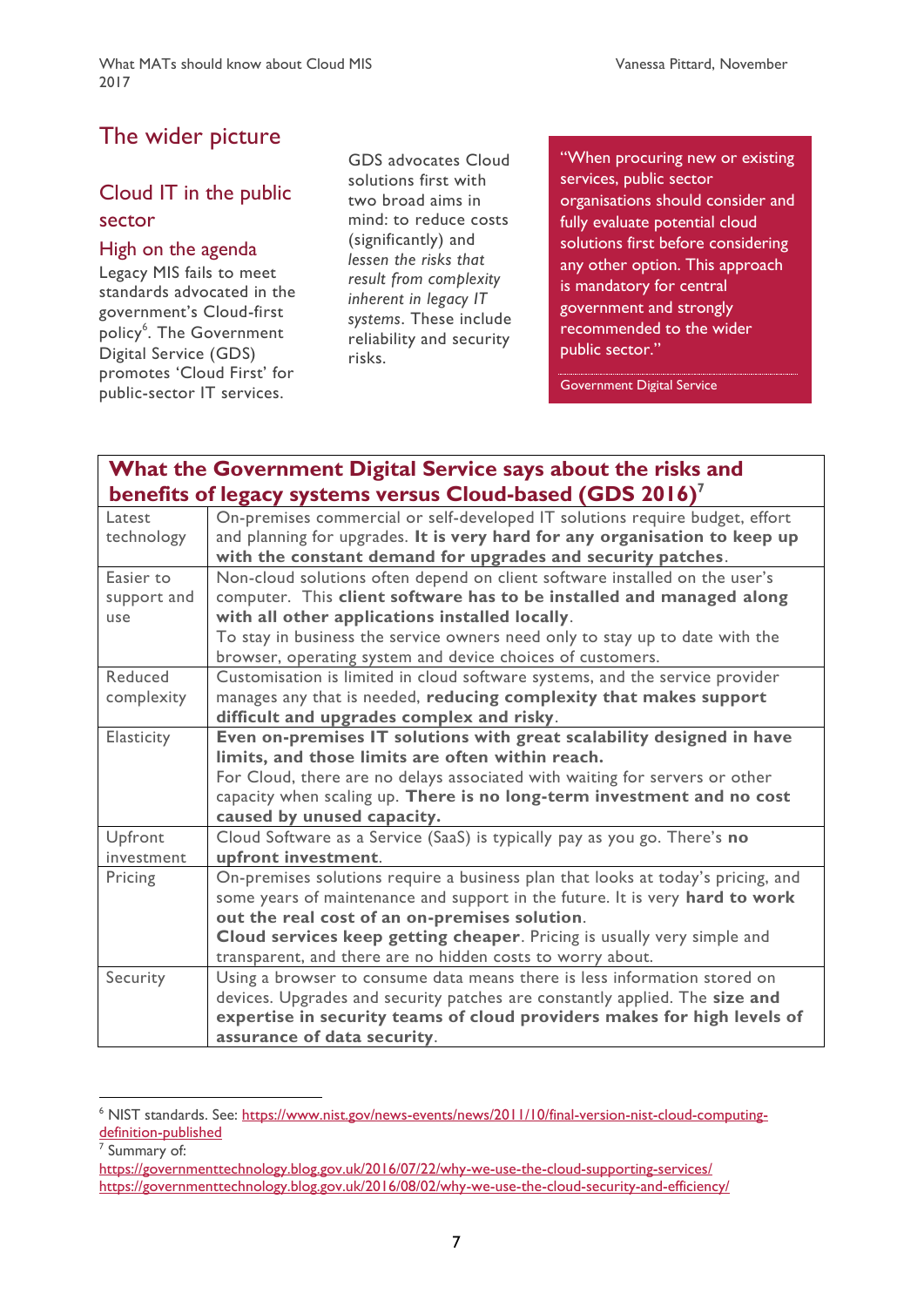# School MIS market

#### Little sign of change

Despite Cloud First, Cloud-based MIS has been slow to take off in schools. Analysis of data from the summer 2017 School Census shows Capita as the dominant MIS provider, with SIMS representing over 80 per cent of the market.

Little has changed over recent years despite a growing number of welldesigned, flexible Cloudbased MIS solutions available in the market.

#### Addressing barriers

## Limited knowledge of newer MIS solutions

While many leadership teams are knowledgeable about MIS issues, misunderstandings persist, which act as barriers to change.

For example, I found uncertainty about whether a Cloud-based MIS support secure transfer of data to the DfE as SIMS does (which of course they do). There are fears that valued apps such as online payment solutions can't be integrated (they can), and beliefs that Cloud-based MIS can't be adapted to suit a school's needs (they are generally more adaptable).

#### Fear of disruption

 $\overline{a}$ 

One of the largest concerns expressed is that schools can't face the transition to a new MIS.

| <b>School MIS suppliers summer 2017</b> |                |              |                      |                      |              |  |  |  |
|-----------------------------------------|----------------|--------------|----------------------|----------------------|--------------|--|--|--|
| Secondary <sup>8</sup>                  |                |              | Primary <sup>9</sup> |                      |              |  |  |  |
| <b>Supplier</b>                         | No.<br>schools | <b>Share</b> | <b>Supplier</b>      | <b>No</b><br>schools | <b>Share</b> |  |  |  |
| Advanced<br>Learning                    | 255            | 7.5%         | Advanced<br>Learning | 204                  | 1.2%         |  |  |  |
| Arbor                                   | 22             | 0.6%         | Arbor                | 117                  | 0.7%         |  |  |  |
| <b>Bromcom</b>                          | 100            | 2.9%         | <b>Bromcom</b>       | 71                   | 0.4%         |  |  |  |
| <b>CCS-SIMS</b>                         | 2,951          | 87%          | <b>CCS-SIMS</b>      | 13,344               | 79.4%        |  |  |  |
| iSAMS                                   | 21             | 0.6%         | iSAMS                | 1                    | $0.0\%$      |  |  |  |
| PupilAsset                              | $\overline{2}$ | 0.1%         | PupilAsset           | 275                  | 1.6%         |  |  |  |
| <b>RM SMS G2</b>                        | 24             | $0.7\%$      | RM SMS G2            | 1,992                | 11.9%        |  |  |  |
| <b>ScholarPack</b>                      | 3              | 0.1%         | <b>ScholarPack</b>   | 654                  | 3.9%         |  |  |  |
| <b>SCHOOLPOD</b>                        | 13             | 0.4%         | <b>SCHOOLPOD</b>     | 37                   | 0.2%         |  |  |  |
| WautonSamuel                            | 0              | $0.0\%$      | WautonSamuel         | $\overline{7}$       | 0.6%         |  |  |  |
| Total                                   | 3,391          |              | Total                | 16,796               |              |  |  |  |

There are strong fears that changing systems is bound to be problematic, and that migration of data to, and integration of, the new system will be highly disruptive.

#### *While this may seem a rational fear, it is often based on outdated views which reflect the wounds of difficult past experience*.

Technical and data standards in place today mitigate these issues, and, crucially, Cloudbased MIS providers take charge of the transition professionally with the aim of making it seamless, as the Harris Federation case study demonstrates.

Indeed, Cloud providers have honed transition management finely. This makes business sense: schools won't tolerate

downtime of business-critical systems or risk failure to meet statutory obligations to transfer data to the DfE. The problem is schools trusting that this is the case, hence the importance of sharing positive experiences.

#### Local issues

A large and complex ecosystem of support exists for SIMS, often provided as an embedded service for schools by local authorities, or operating as a traded armslength service.

LAs can default to the familiar, to the extent that some even avoid open tendering all together because change would create inevitable complexities and difficulties.

<sup>&</sup>lt;sup>8</sup> Includes all-through schools and middle schools deemed secondary.

<sup>9</sup> Includes middle schools deemed primary.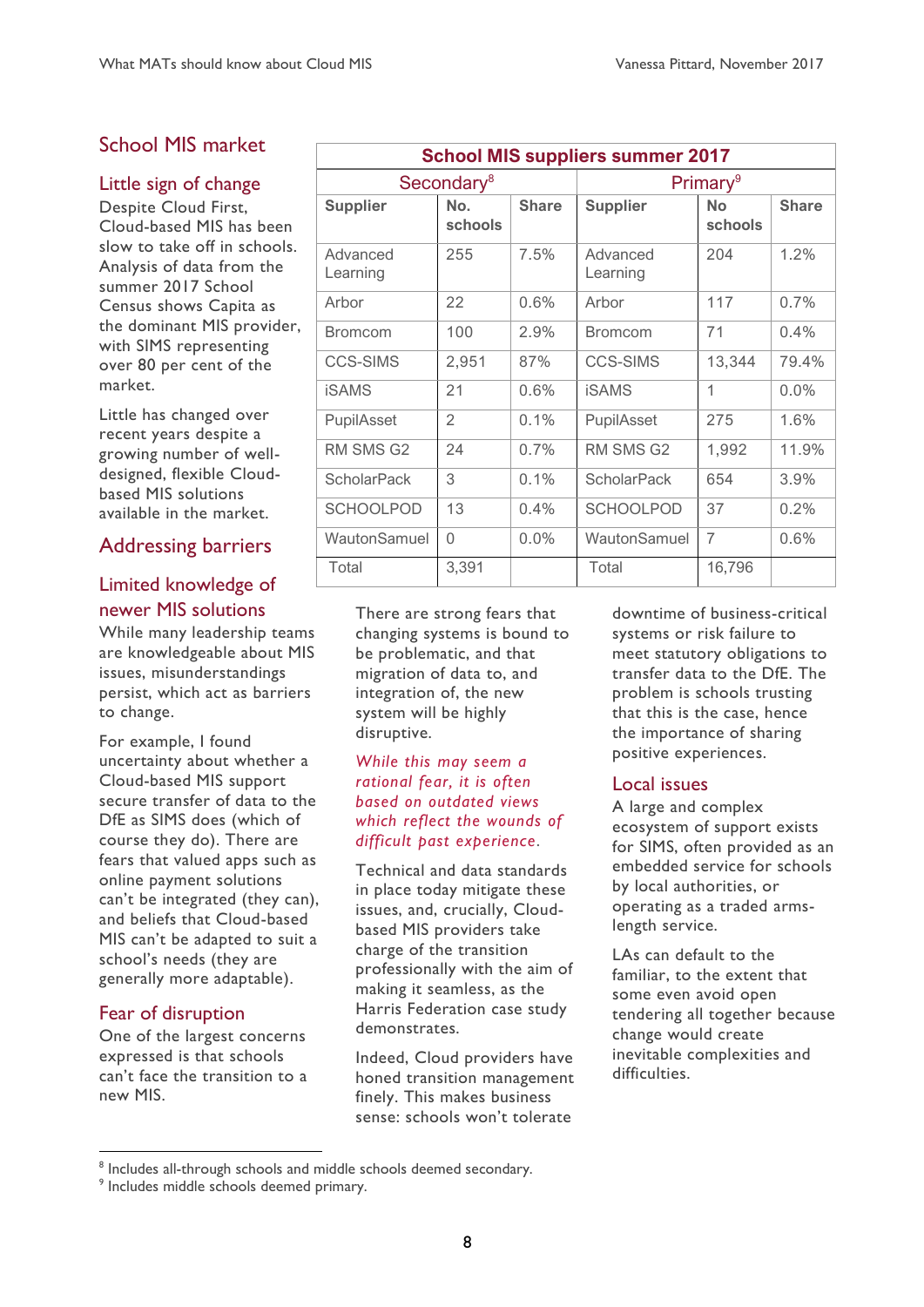# Time for change

#### The upshot: critical issues

Legacy MIS is outdated. As the functionality and integration of systems has expanded, so too has their complexity.

Many school MIS services are not only unnecessarily costly, they're also often held together through valiant and pragmatic local effort. I have been told by several IT managers, for example, that SIMS updates are regularly postponed in order to avoid the risk of and disruption due to the complexities of the system – and this behaviour is part of the culture.

One expert I talked to concluded that there are serious risks all round – risks which no school, LA or MAT

"It's highly unlikely that school data systems haven't been compromised; it's just a matter of time before there's a breach and we all hear about it"

#### MAT Technology Adviser

#### should ignore.

#### A new landscape

The landscape is changing in two respects I regard as critical:

• First, the shift to modern Cloud-based IT infrastructure (whether inhouse or third party) and the use of web-based software. This trend is

relentless. Unnecessarily complex, outdated technology platforms will become accepted as just that – unarguably outdated and in need of replacement.

• Second, leadership. Trust leadership teams are in a good position to take leadership of the agenda with and on behalf of schools and in a different way from LAs.

# A key role for MATs

MAT leadership teams are well-placed to address many of the factors preventing change and take leadership of MIS issues for schools. Importantly, MATs have greater capacity than single schools to:

- Understand the MIS cost base for each school and for the Trust as a whole, and how this can be reduced through effective procurement;
- Provide a central MIS and support function, reducing back office costs;
- Set standards and consistent processes across the MAT to allow more efficient working and improved MAT-level reporting;
- Take professional approaches to procurement on behalf of schools - analysing and specifying MIS requirements in light of the Trust's and schools' needs; and
- Work in partnership with new suppliers where needed to enable a smooth

transition to the new MIS and adapt software to meet specific requirements.

# Cloud-based MIS is a MAT issue

# Supporting ways of working

Several features of Cloudbased MIS benefit ways of working in Trusts and across groups of schools. These include:

- Enabling staff to access data from multiple schools at the same time with a single login.
- Getting access to the data anytime, anywhere through any device with a standard browser – therefore at no additional cost.
- More easily sharing, analysing and aggregating data across schools, through better integration and standardisation.
- Integrating a greater range of applications with the MIS to simplify systems.
- Enabling flexibility in tools for reporting, such as for Ofsted at Trust level, and rationalised support for this.

#### Enabling success

Consistently high-performing MATs know their academies well quantitatively.

Experts working closely with high-performing MATs say that consistency and detail in management information play a vital role in supporting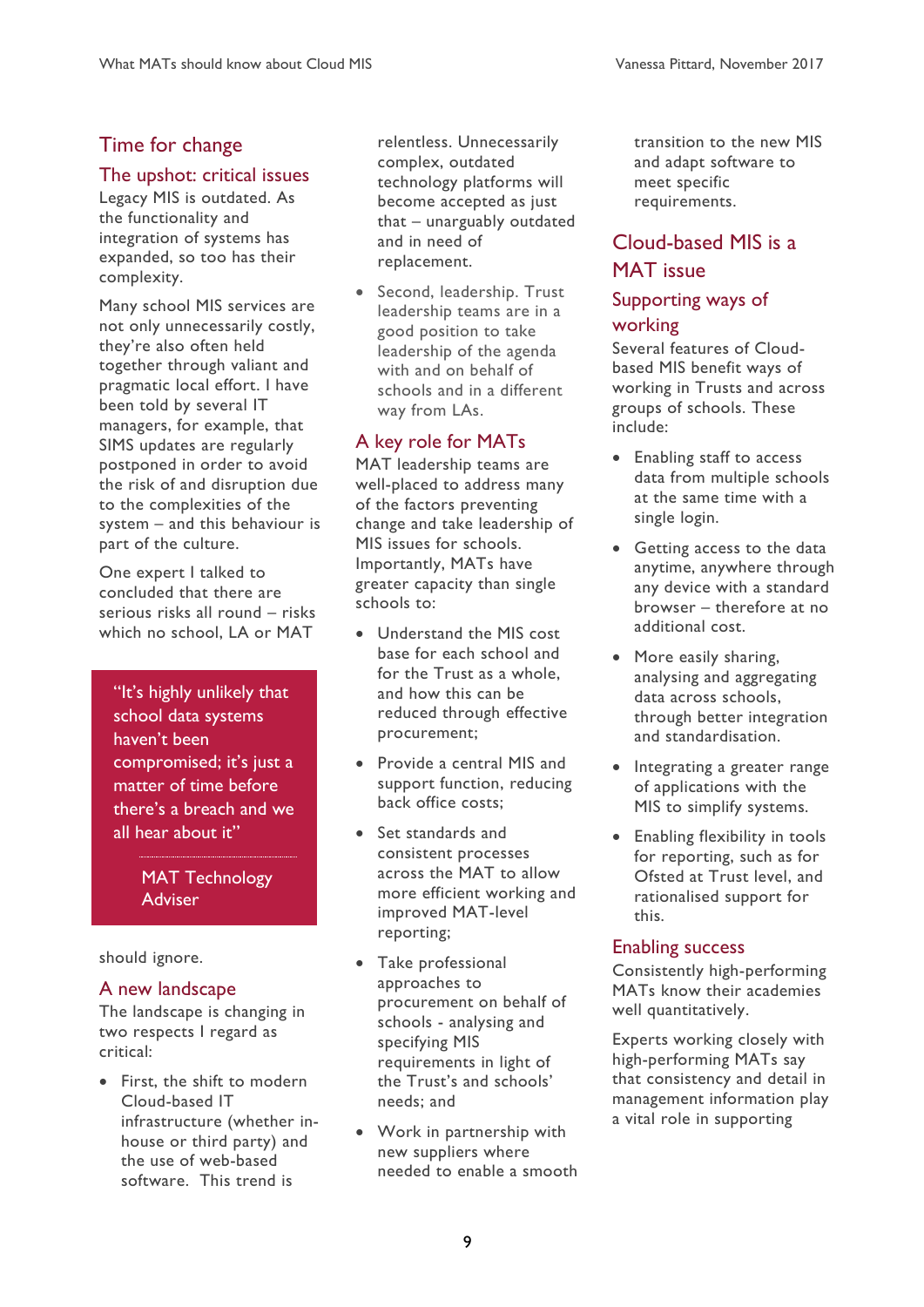decisions to genuinely deliver improvement.<sup>10</sup> They also:

- Ensure their academies work together; and
- Empower their middle leaders to make decisions, informed by evidence.

It's no surprise that leading MATs have been redefining the role of information and data in school improvement and are seizing opportunities to take a fresh look at their MIS and launch procurements for solutions to better meet their needs.

## **Conclusions**

#### Scaling up savings

The Harris Case study offers a compelling case for Trust leadership teams to take a fresh look at their MIS

operation on behalf of schools. It also demonstrates the critical role that Trusts can play in helping schools reduce costs without adverse impact on educational outcomes.

Around 3,000 schools now belong to Trusts of three or more schools. If these MATs alone took the same approach up to £40m could be saved annually by schools<sup>11</sup>.

Looking system-wide, nearly 80 per cent of our 16,800 primary schools use legacy MIS (13,344) and 87 per cent of secondary schools (2,951). If Cloud-based MIS were the norm in primary schools, the Harris study suggests that a minimum of £180m annually per annum would be saved, with £35m being released to

secondary schools in the same scenario.

*These figures are conservative – they don't factor in savings on MIS support, client devices and software, or data management.*

While the MIS market may be difficult to shift for complex reasons, the barriers to switching MIS for schools have never been lower – and most are perceived rather than real.

This paper demonstrates they can be overcome easily with the vision and support of MAT leadership teams.

*Multi-Academy Trusts: the move to Cloud MIS is overdue.*

<sup>10</sup> <https://roberthilleducationblog.com/academy-chains/>

<sup>&</sup>lt;sup>11</sup> As of June 2017, there were 484 MATs with three or more academies. Together these MATs comprised 2,996 schools (DfE data).